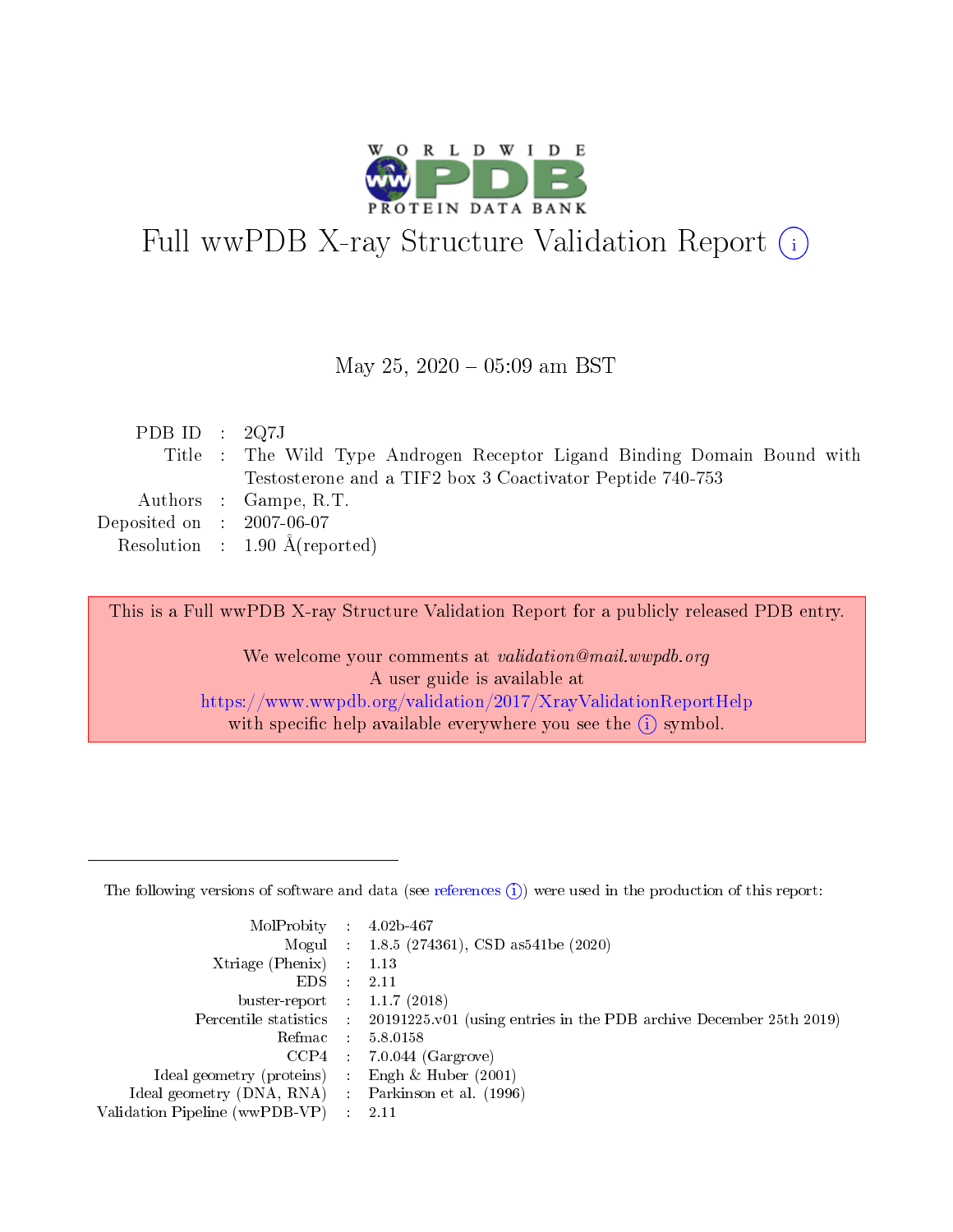# 1 [O](https://www.wwpdb.org/validation/2017/XrayValidationReportHelp#overall_quality)verall quality at a glance  $(i)$

The following experimental techniques were used to determine the structure: X-RAY DIFFRACTION

The reported resolution of this entry is 1.90 Å.

Percentile scores (ranging between 0-100) for global validation metrics of the entry are shown in the following graphic. The table shows the number of entries on which the scores are based.



| Metric                | Whole archive<br>$(\#\text{Entries})$ | <b>Similar resolution</b><br>$(\#\text{Entries}, \text{resolution range}(\textup{\AA}))$ |
|-----------------------|---------------------------------------|------------------------------------------------------------------------------------------|
| $R_{free}$            | 130704                                | 6207 $(1.90-1.90)$                                                                       |
| Clashscore            | 141614                                | $6847(1.90-1.90)$                                                                        |
| Ramachandran outliers | 138981                                | $6760(1.90-1.90)$                                                                        |
| Sidechain outliers    | 138945                                | 6760 (1.90-1.90)                                                                         |
| RSRZ outliers         | 127900                                | $6082(1.90-1.90)$                                                                        |

The table below summarises the geometric issues observed across the polymeric chains and their fit to the electron density. The red, orange, yellow and green segments on the lower bar indicate the fraction of residues that contain outliers for  $>=3, 2, 1$  and 0 types of geometric quality criteria respectively. A grey segment represents the fraction of residues that are not modelled. The numeric value for each fraction is indicated below the corresponding segment, with a dot representing fractions  $\epsilon=5\%$  The upper red bar (where present) indicates the fraction of residues that have poor fit to the electron density. The numeric value is given above the bar.

| Mol | ${\rm Chain \mid Length}$ | Quality of chain |     |    |
|-----|---------------------------|------------------|-----|----|
|     | 257                       | 7%<br>88%        |     | 8% |
|     |                           | 14%<br>79%       | 14% | 7% |

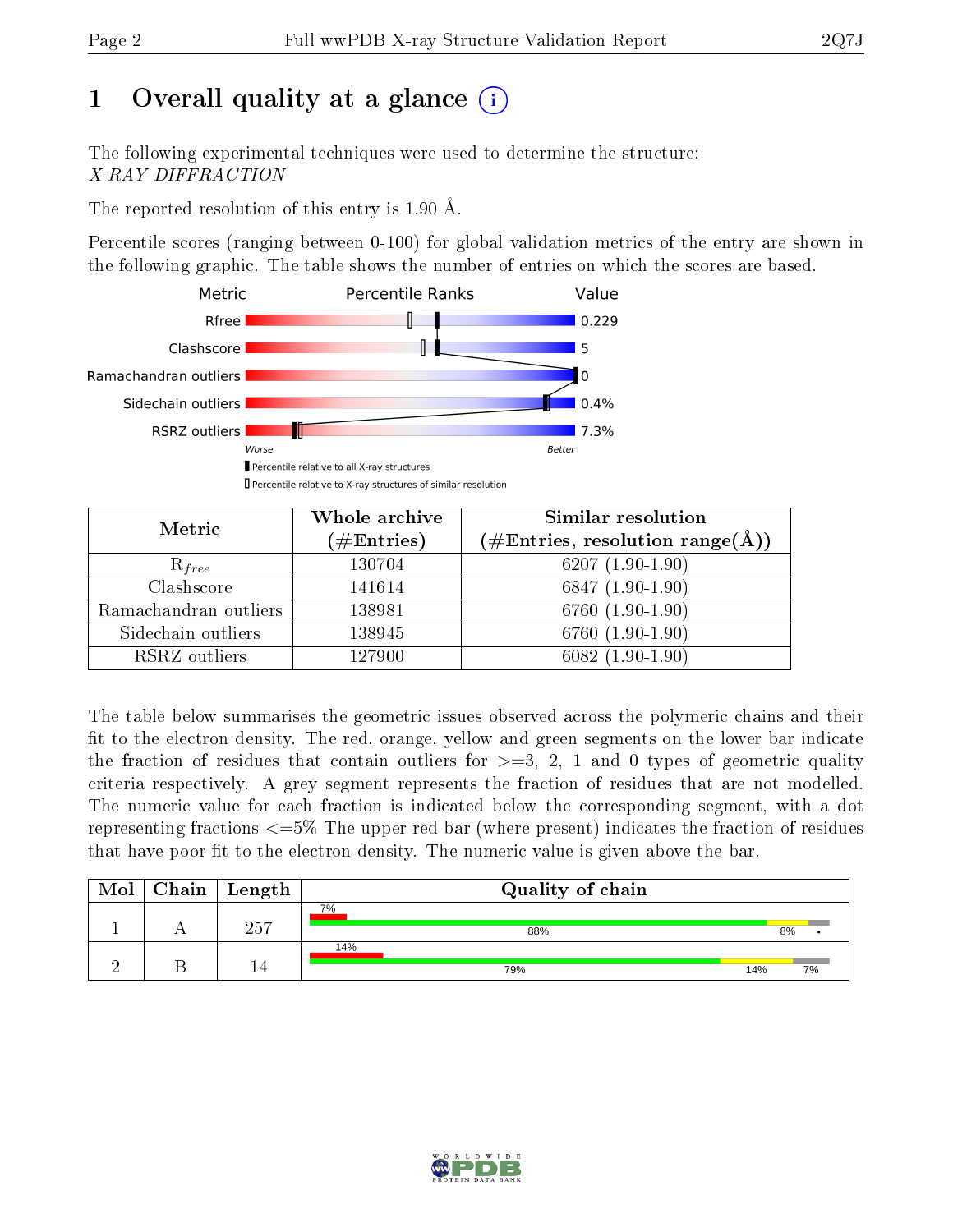# 2 Entry composition  $\left( \cdot \right)$

There are 6 unique types of molecules in this entry. The entry contains 2330 atoms, of which 0 are hydrogens and 0 are deuteriums.

In the tables below, the ZeroOcc column contains the number of atoms modelled with zero occupancy, the AltConf column contains the number of residues with at least one atom in alternate conformation and the Trace column contains the number of residues modelled with at most 2 atoms.

• Molecule 1 is a protein called Androgen receptor.

| Mol | Chain | Residues | Atoms                   |      |     | ZeroOcc | $\mid$ AltConf $\mid$ Trace |  |  |  |
|-----|-------|----------|-------------------------|------|-----|---------|-----------------------------|--|--|--|
|     |       | 247      | $\rm Total$<br>$2038\,$ | 1327 | 339 | 352     | 20                          |  |  |  |

Molecule 2 is a protein called Nuclear receptor coactivator 2.

| Mol | Chain   Residues | $\rm{Atoms}$ |  | $\text{ZeroOcc} \mid \text{AltConf} \mid \text{Trace}$ |  |  |  |
|-----|------------------|--------------|--|--------------------------------------------------------|--|--|--|
|     |                  | . Total C N  |  | 66 17 19                                               |  |  |  |

• Molecule 3 is SULFATE ION (three-letter code: SO4) (formula:  $O_4S$ ).



|  | $\text{Mol}$   Chain   Residues | Atoms   |  |  | ZeroOcc   AltConf |  |
|--|---------------------------------|---------|--|--|-------------------|--|
|  |                                 | Total O |  |  |                   |  |

• Molecule 4 is TESTOSTERONE (three-letter code: TES) (formula:  $C_{19}H_{28}O_2$ ).

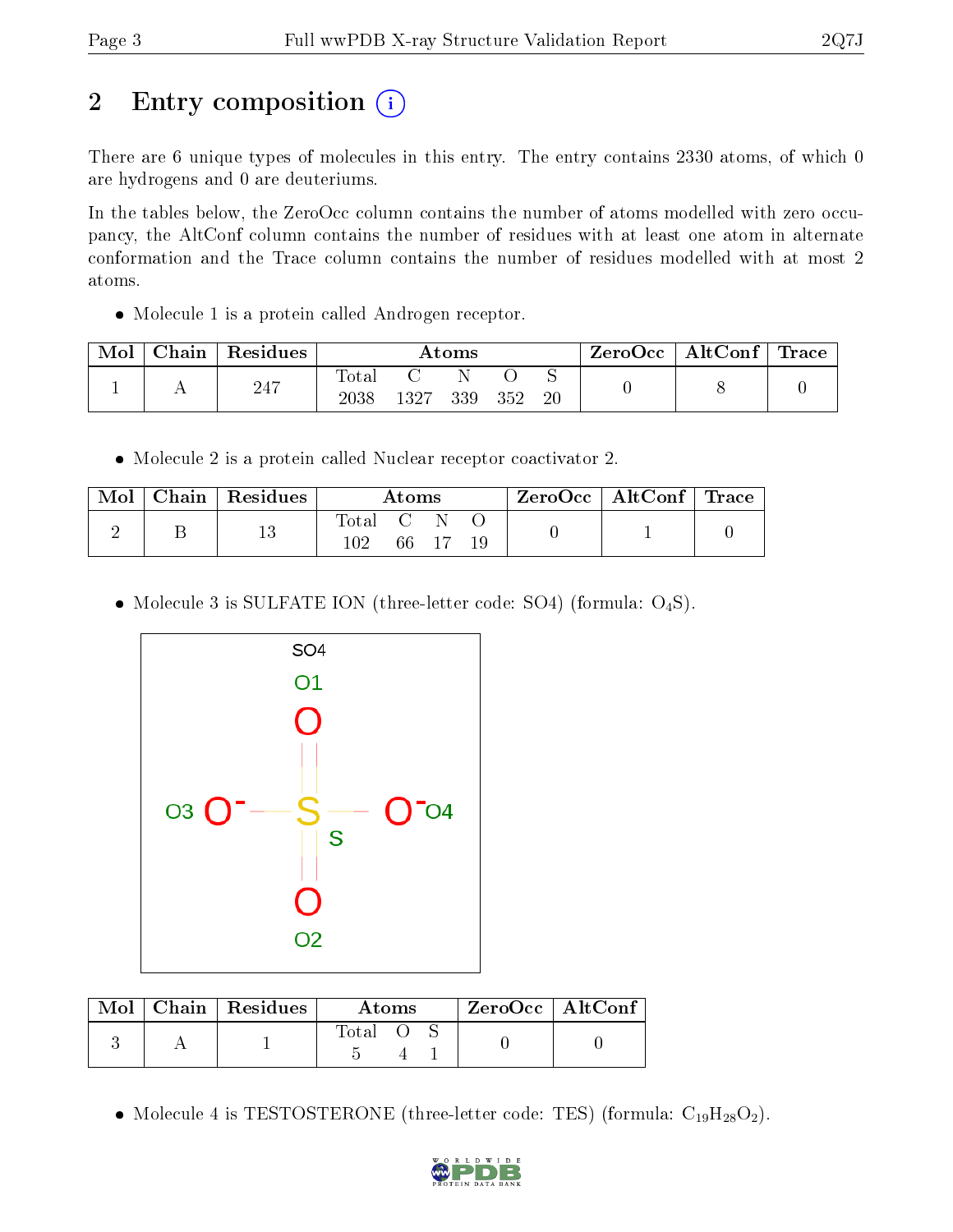

|  | $\text{Mol}$   Chain   Residues | Atoms       |  |  | $ZeroOcc$   AltConf |  |
|--|---------------------------------|-------------|--|--|---------------------|--|
|  |                                 | $\rm Total$ |  |  |                     |  |

• Molecule 5 is GLYCEROL (three-letter code: GOL) (formula:  $C_3H_8O_3$ ).



|  | $\text{Mol}$   Chain   Residues | Atoms   |  |  | $ZeroOcc \mid Alt\overline{Conf}$ |  |
|--|---------------------------------|---------|--|--|-----------------------------------|--|
|  |                                 | Total C |  |  |                                   |  |

 $\bullet\,$  Molecule 6 is water.

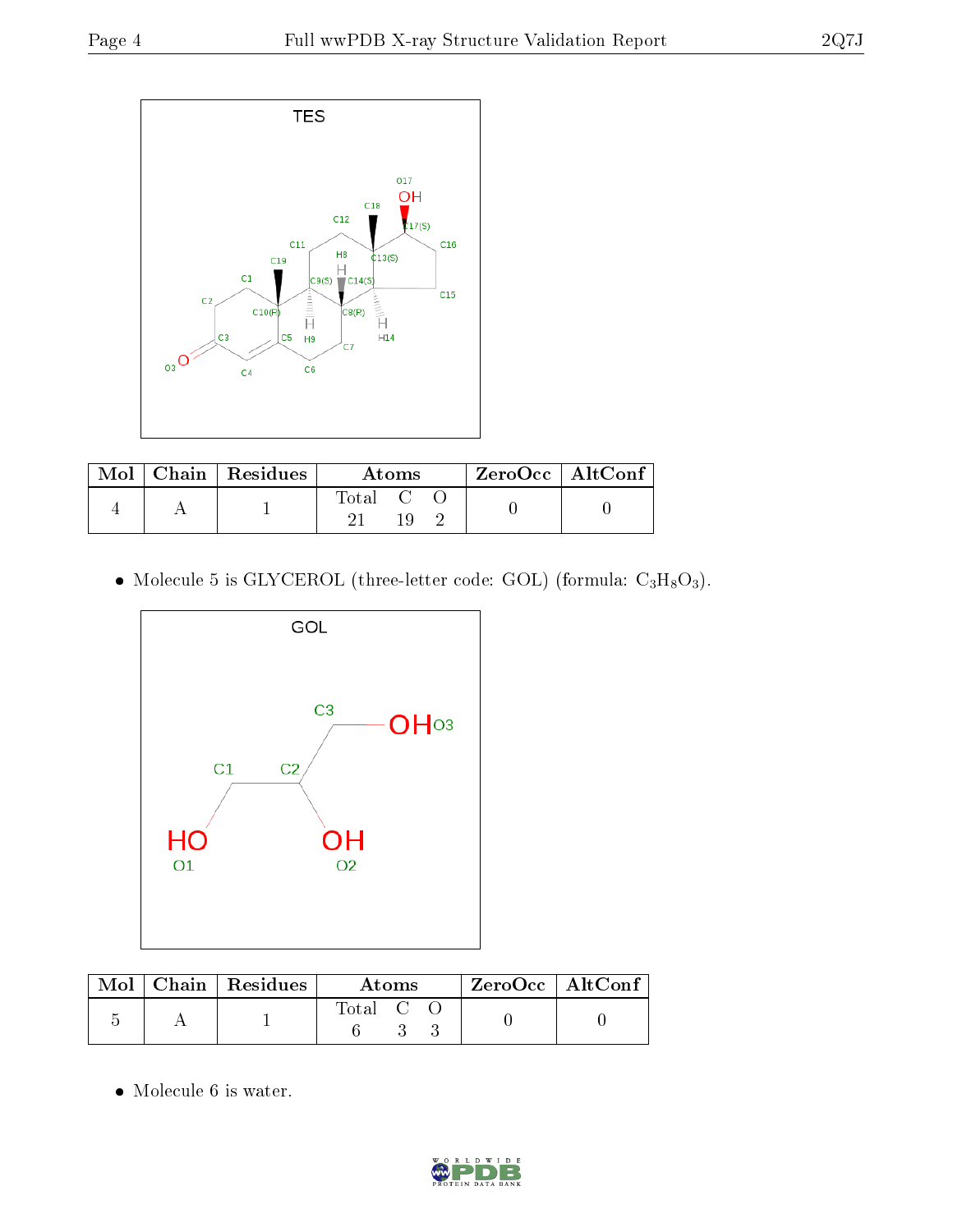|  | $Mol$   Chain   Residues | Atoms                | $ZeroOcc \mid AltConf$ |  |
|--|--------------------------|----------------------|------------------------|--|
|  | 147                      | Total<br>-147<br>147 |                        |  |
|  |                          | Total O              |                        |  |

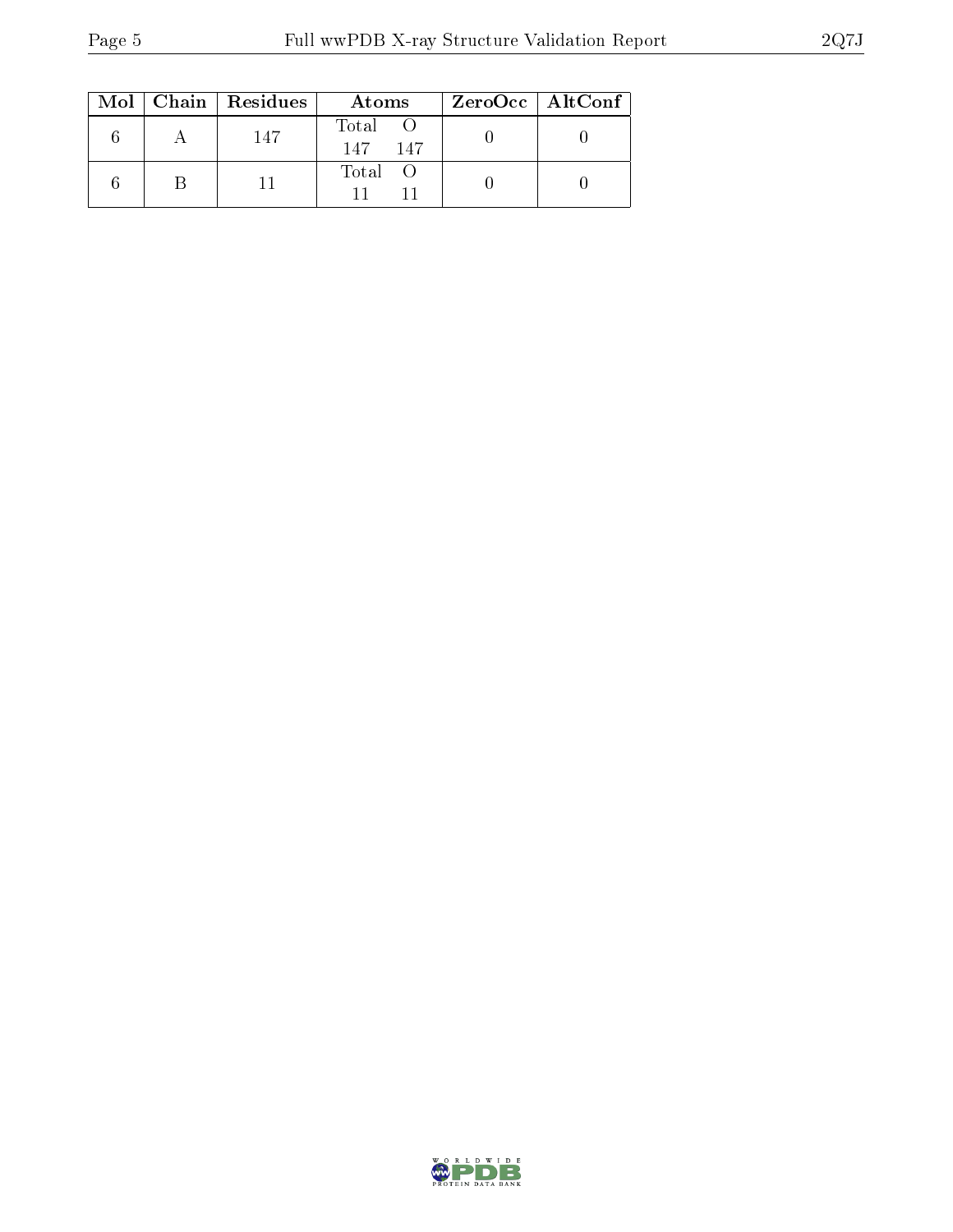## 3 Residue-property plots  $(i)$

These plots are drawn for all protein, RNA and DNA chains in the entry. The first graphic for a chain summarises the proportions of the various outlier classes displayed in the second graphic. The second graphic shows the sequence view annotated by issues in geometry and electron density. Residues are color-coded according to the number of geometric quality criteria for which they contain at least one outlier: green  $= 0$ , yellow  $= 1$ , orange  $= 2$  and red  $= 3$  or more. A red dot above a residue indicates a poor fit to the electron density (RSRZ  $> 2$ ). Stretches of 2 or more consecutive residues without any outlier are shown as a green connector. Residues present in the sample, but not in the model, are shown in grey.



• Molecule 1: Androgen receptor

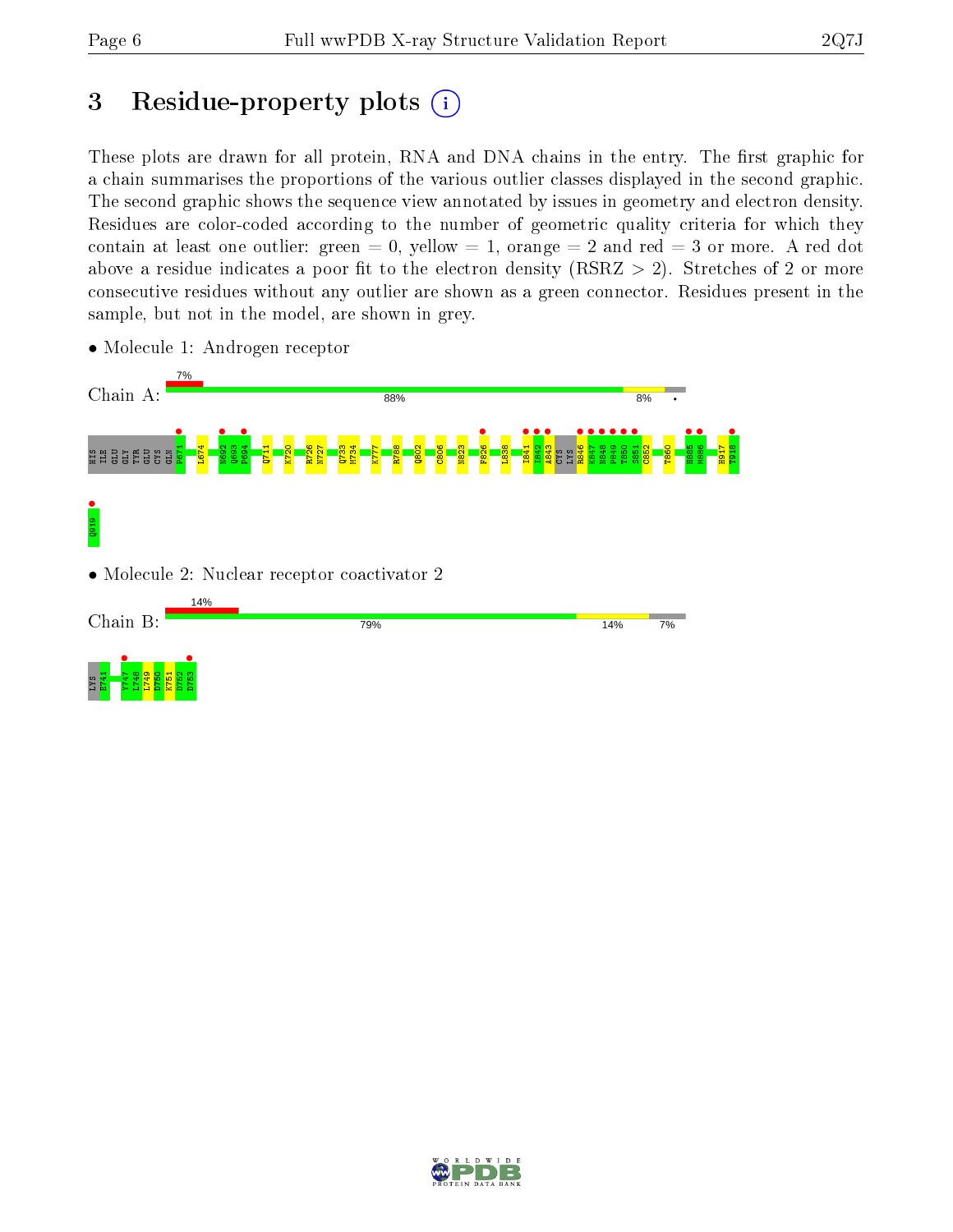# 4 Data and refinement statistics  $(i)$

| Property                                                             | Value                                            | Source     |
|----------------------------------------------------------------------|--------------------------------------------------|------------|
| Space group                                                          | P 21 21 21                                       | Depositor  |
| Cell constants                                                       | $66.87\text{\AA}$<br>54.78Å<br>$70.24\text{\AA}$ |            |
| a, b, c, $\alpha$ , $\beta$ , $\gamma$                               | $90.00^\circ$<br>$90.00^\circ$<br>$90.00^\circ$  | Depositor  |
| Resolution $(A)$                                                     | 20.55<br>$-1.90$                                 | Depositor  |
|                                                                      | 20.65<br>$-1.90$                                 | <b>EDS</b> |
| % Data completeness                                                  | 99.9 (20.55-1.90)                                | Depositor  |
| (in resolution range)                                                | 99.9 (20.65-1.90)                                | <b>EDS</b> |
| $R_{merge}$                                                          | 0.44                                             | Depositor  |
| $\mathrm{R}_{sym}$                                                   | (Not available)                                  | Depositor  |
| $\langle I/\sigma(I) \rangle$ <sup>1</sup>                           | 3.46 (at $1.90\text{\AA}$ )                      | Xtriage    |
| Refinement program                                                   | REFMAC 5.2.0005                                  | Depositor  |
|                                                                      | $\overline{0.1}80$ ,<br>0.220                    | Depositor  |
| $R, R_{free}$                                                        | 0.189<br>0.229<br>$\ddot{\phantom{a}}$           | DCC        |
| $\mathcal{R}_{free}$ test set                                        | 677 reflections $(3.24\%)$                       | wwPDB-VP   |
| Wilson B-factor $(A^2)$                                              | 30.1                                             | Xtriage    |
| Anisotropy                                                           | 0.202                                            | Xtriage    |
| Bulk solvent $k_{sol}(e/\mathring{A}^3)$ , $B_{sol}(\mathring{A}^2)$ | $0.39$ , $54.5$                                  | <b>EDS</b> |
| L-test for twinning <sup>2</sup>                                     | $< L >$ = 0.50, $< L2 >$ = 0.34                  | Xtriage    |
| Estimated twinning fraction                                          | $0.009$ for $-h, l, k$                           | Xtriage    |
| $F_o, F_c$ correlation                                               | 0.96                                             | <b>EDS</b> |
| Total number of atoms                                                | 2330                                             | wwPDB-VP   |
| Average B, all atoms $(A^2)$                                         | 32.0                                             | wwPDB-VP   |

Xtriage's analysis on translational NCS is as follows: The largest off-origin peak in the Patterson function is  $6.51\%$  of the height of the origin peak. No significant pseudotranslation is detected.

<sup>&</sup>lt;sup>2</sup>Theoretical values of  $\langle |L| \rangle$ ,  $\langle L^2 \rangle$  for acentric reflections are 0.5, 0.333 respectively for untwinned datasets, and 0.375, 0.2 for perfectly twinned datasets.



<span id="page-6-1"></span><span id="page-6-0"></span><sup>1</sup> Intensities estimated from amplitudes.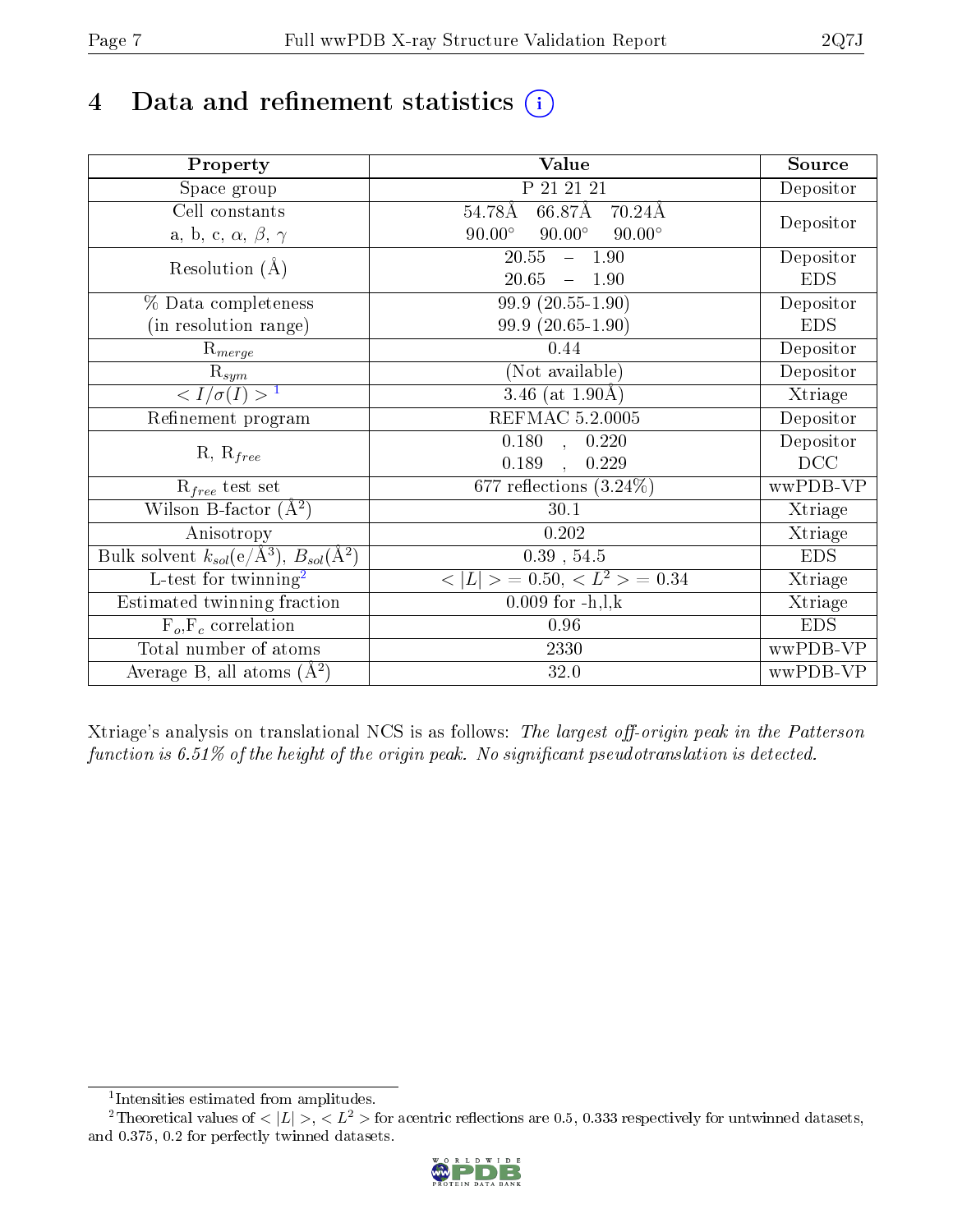# 5 Model quality  $(i)$

## 5.1 Standard geometry  $(i)$

Bond lengths and bond angles in the following residue types are not validated in this section: GOL, TES, SO4

The Z score for a bond length (or angle) is the number of standard deviations the observed value is removed from the expected value. A bond length (or angle) with  $|Z| > 5$  is considered an outlier worth inspection. RMSZ is the root-mean-square of all Z scores of the bond lengths (or angles).

| Mol      | Chain |      | Bond lengths | Bond angles |             |  |
|----------|-------|------|--------------|-------------|-------------|--|
|          |       | RMSZ | $\# Z  > 5$  | RMSZ        | $\# Z  > 5$ |  |
|          |       | 0.44 | 0/2112       | 0.52        | 0/2856      |  |
| $\Omega$ |       | 0.35 | 0/105        | 0.50        | 141         |  |
| ΔH       | A 11  | 0.44 | /2217        | 0.52        | 2997        |  |

There are no bond length outliers.

There are no bond angle outliers.

There are no chirality outliers.

There are no planarity outliers.

### $5.2$  Too-close contacts  $(i)$

In the following table, the Non-H and H(model) columns list the number of non-hydrogen atoms and hydrogen atoms in the chain respectively. The H(added) column lists the number of hydrogen atoms added and optimized by MolProbity. The Clashes column lists the number of clashes within the asymmetric unit, whereas Symm-Clashes lists symmetry related clashes.

| $\text{Mol}$ |      | $\boxed{\text{Chain} \mid \text{Non-H} \mid \text{H}(\text{model})}$ | H(added) |    | $Clashes$   Symm-Clashes |
|--------------|------|----------------------------------------------------------------------|----------|----|--------------------------|
|              | 2038 |                                                                      | 2047     | 21 |                          |
|              | 102  |                                                                      | 95       |    |                          |
|              |      |                                                                      |          |    |                          |
|              | 21   |                                                                      | 28       |    |                          |
|              |      |                                                                      |          |    |                          |
|              | 147  |                                                                      |          |    |                          |
|              |      |                                                                      |          |    |                          |
|              | 2330 |                                                                      | 2178     | 5. |                          |

The all-atom clashscore is defined as the number of clashes found per 1000 atoms (including hydrogen atoms). The all-atom clashscore for this structure is 5.

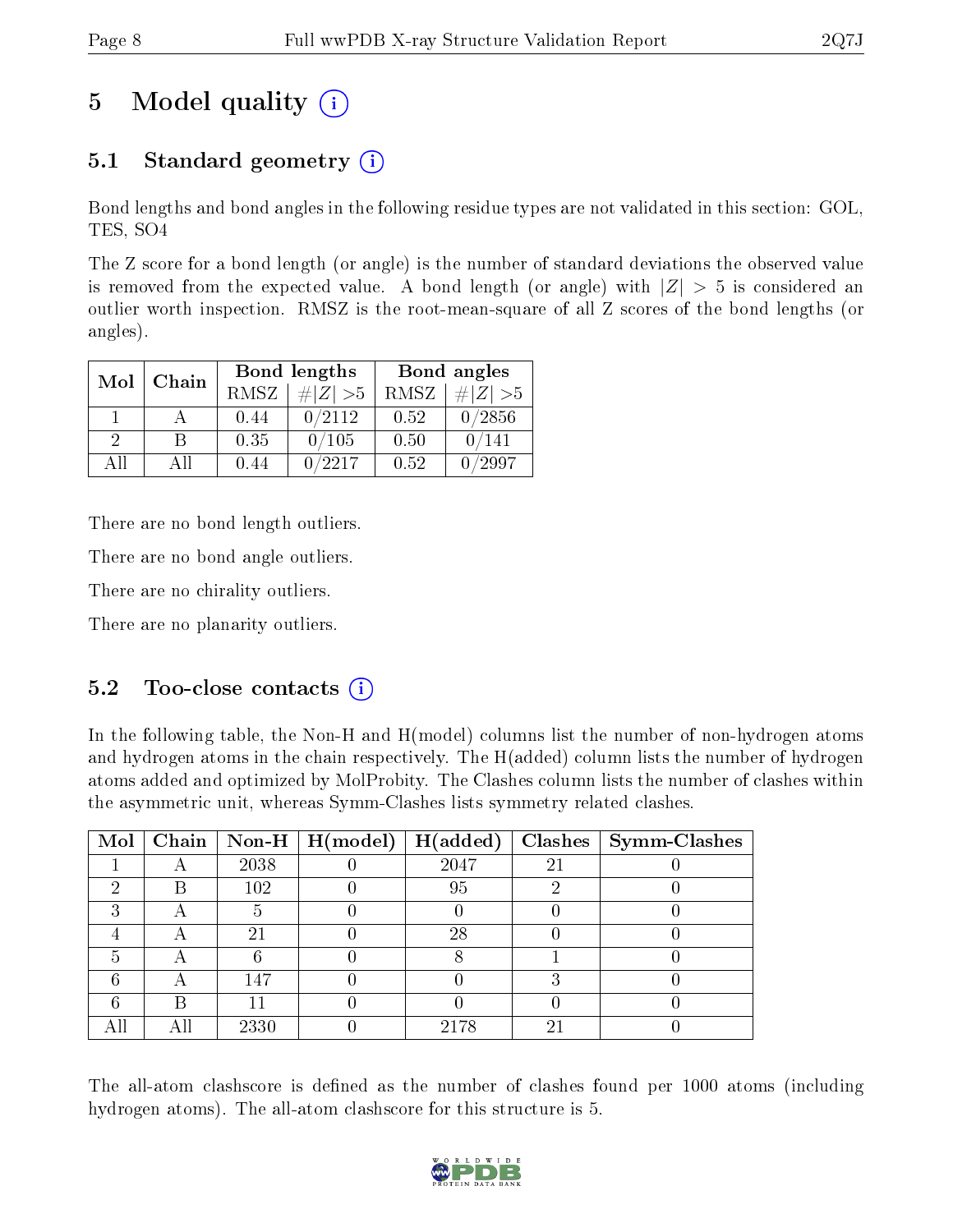|--|

| Atom-1              | Atom-2              | Interatomic<br>distance $(\AA)$ | Clash<br>overlap $(\AA)$ |
|---------------------|---------------------|---------------------------------|--------------------------|
| 1: A:806[A]: CYS:SG | 1:A:841[A]:ILE:CD1  | 2.30                            | 1.19                     |
| 1:A:806[A]:CYS:SG   | 1:A:841[A]:ILE:HD13 | 1.92                            | 1.09                     |
| 1: A:802: GLN:HB3   | 1:A:841[B]:ILE:HD11 | 1.45                            | 0.94                     |
| 1: A:806[A]: CYS:SG | 1:A:841[A]:ILE:HD12 | 2.15                            | 0.84                     |
| 1:A:838:LEU:O       | 1:A:841[B]:ILE:HG22 | 1.87                            | 0.74                     |
| 1: A:726:ARG:HH21   | 1:A:733:GLN:HE22    | 1.40                            | 0.68                     |
| 1:A:711[B]:GLN:NE2  | 5:A:201:GOL:O3      | 2.32                            | 0.62                     |
| 1: A:802: GLN: CB   | 1:A:841[B]:ILE:HD11 | 2.25                            | 0.61                     |
| 1: A:734: MET:SD    | 2:B:749[B]:LEU:HD12 | 2.43                            | 0.59                     |
| 1: A:720: LYS: NZ   | 2:B:751:LYS:O       | 2.37                            | 0.57                     |
| 1:A:711[B]:GLN:HA   | 1:A:711[B]:GLN:HE21 | 1.70                            | 0.56                     |
| 1: A:806[B]: CYS:SG | 6:A:80:HOH:O        | 2.03                            | 0.54                     |
| 1:A:726:ARG:NH2     | 1:A:733:GLN:HE22    | 2.08                            | 0.50                     |
| 1: A:860:THR:OG1    | 1:A:917:HIS:HE1     | 1.96                            | 0.49                     |
| 1:A:823:ASN:ND2     | 1:A:826:PHE:CD2     | 2.85                            | 0.45                     |
| $1:$ A:674:LEU:HD21 | 1:A:841[B]:ILE:HD12 | 2.01                            | 0.42                     |
| 1:A:843:ALA:HB2     | 6:A:135:HOH:O       | 2.18                            | 0.42                     |
| 1:A:846:ARG:HB3     | 1:A:852:CYS:SG      | 2.60                            | 0.41                     |
| 1:A:788:ARG:NE      | 6:A:78:HOH:O        | 2.54                            | 0.41                     |
| 1:A:726:ARG:HH21    | 1:A:733:GLN:NE2     | 2.13                            | 0.41                     |

All (21) close contacts within the same asymmetric unit are listed below, sorted by their clash magnitude.

There are no symmetry-related clashes.

## 5.3 Torsion angles (i)

#### 5.3.1 Protein backbone  $(i)$

In the following table, the Percentiles column shows the percent Ramachandran outliers of the chain as a percentile score with respect to all X-ray entries followed by that with respect to entries of similar resolution.

The Analysed column shows the number of residues for which the backbone conformation was analysed, and the total number of residues.

| Mol | Chain | Analysed        | Favoured    | Allowed  | Outliers | Percentiles |              |
|-----|-------|-----------------|-------------|----------|----------|-------------|--------------|
|     |       | $251/257(98\%)$ | $246(98\%)$ | $5(2\%)$ |          | 100         | $\vert$ 100' |
|     |       | $12/14$ (86\%)  | $12(100\%)$ |          |          | 100         | 100          |
| All | Аll   | 263/271(97%)    | $258(98\%)$ | $5(2\%)$ |          | 100         | 100          |

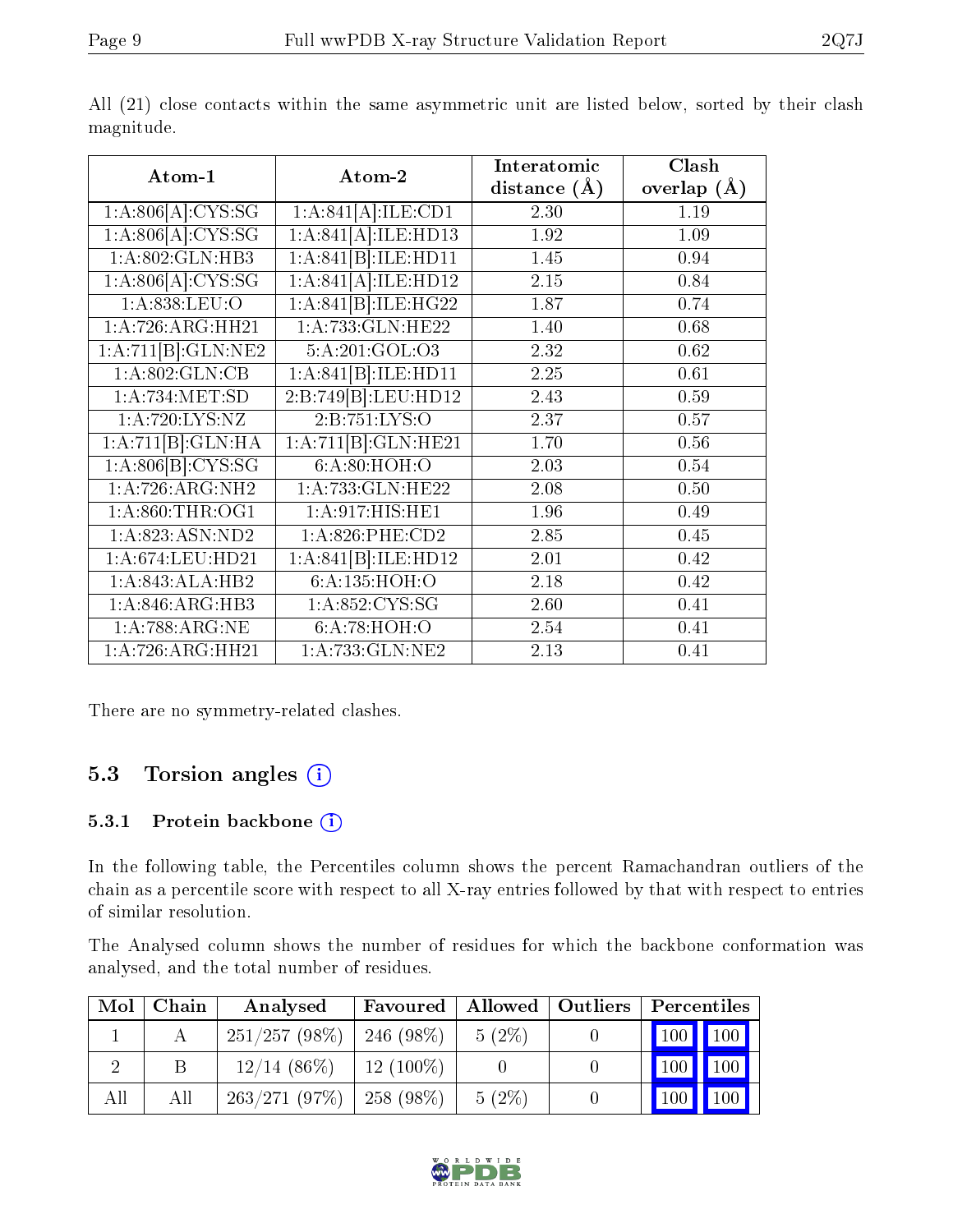There are no Ramachandran outliers to report.

#### 5.3.2 Protein sidechains  $(i)$

In the following table, the Percentiles column shows the percent sidechain outliers of the chain as a percentile score with respect to all X-ray entries followed by that with respect to entries of similar resolution.

The Analysed column shows the number of residues for which the sidechain conformation was analysed, and the total number of residues.

| Mol | Chain | Analysed        | Rotameric    | Outliers |     | Percentiles |  |  |
|-----|-------|-----------------|--------------|----------|-----|-------------|--|--|
|     |       | 227/234(97%)    | $226(100\%)$ | $1(0\%)$ | 91  | 91          |  |  |
| റ   |       | 9/13(69%)       | $9(100\%)$   |          | 100 | 100         |  |  |
| All | All   | $236/247(96\%)$ | $235(100\%)$ | $1(0\%)$ | 91  |             |  |  |

All (1) residues with a non-rotameric sidechain are listed below:

| $\mathrm{Mol}\mid\mathrm{Chain}\mid\mathrm{Res}$ | <b>Type</b> |
|--------------------------------------------------|-------------|
|                                                  |             |

Some sidechains can be flipped to improve hydrogen bonding and reduce clashes. All (4) such sidechains are listed below:

| $\operatorname{Mol}$ | Chain | Res | Type       |
|----------------------|-------|-----|------------|
|                      |       | 733 | GLN        |
|                      |       | 756 | <b>ASN</b> |
|                      |       | 833 | <b>ASN</b> |
|                      |       | 017 | HIS        |

#### 5.3.3 RNA [O](https://www.wwpdb.org/validation/2017/XrayValidationReportHelp#rna)i

There are no RNA molecules in this entry.

#### 5.4 Non-standard residues in protein, DNA, RNA chains (i)

There are no non-standard protein/DNA/RNA residues in this entry.

#### 5.5 Carbohydrates (i)

There are no carbohydrates in this entry.

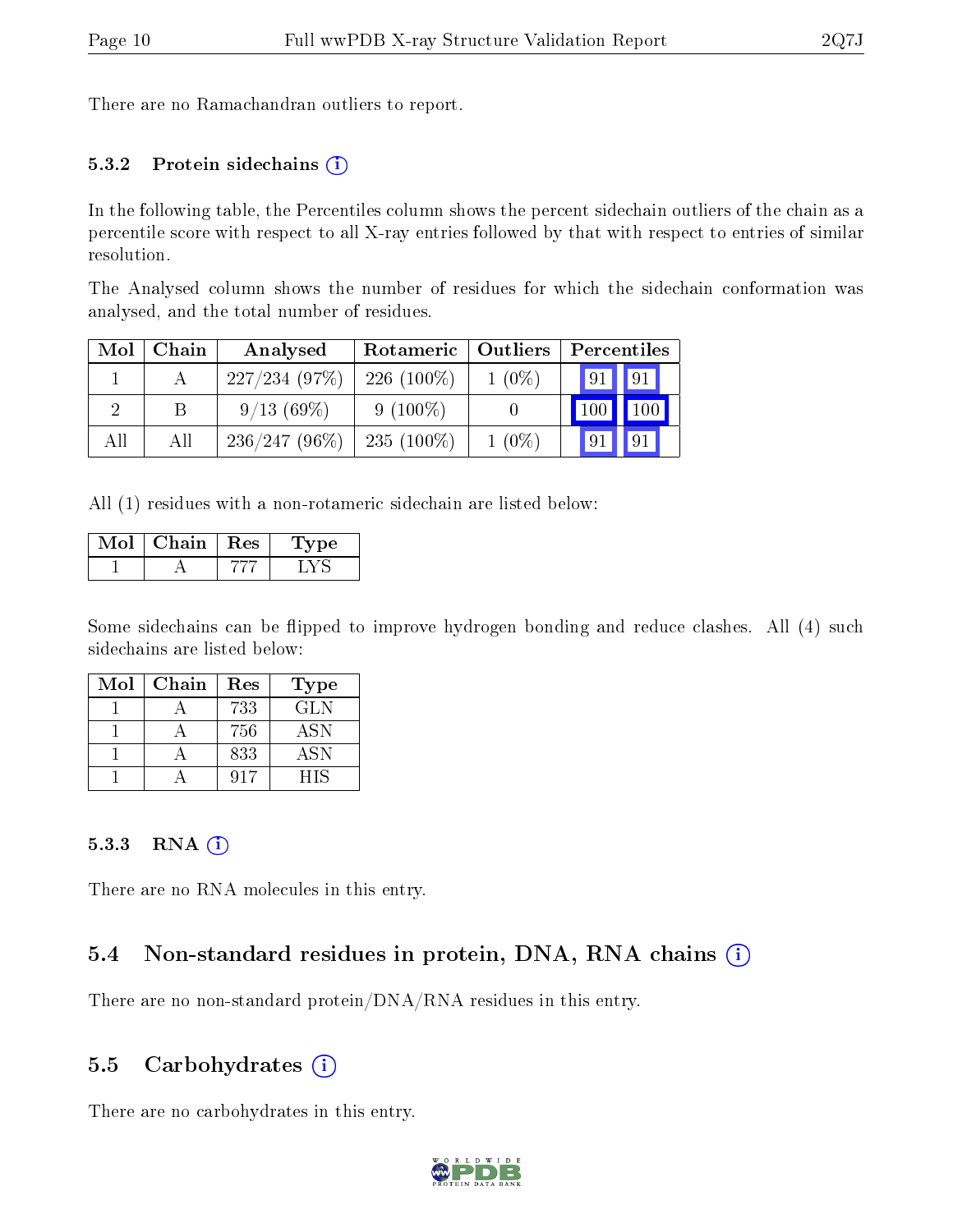## 5.6 Ligand geometry (i)

3 ligands are modelled in this entry.

In the following table, the Counts columns list the number of bonds (or angles) for which Mogul statistics could be retrieved, the number of bonds (or angles) that are observed in the model and the number of bonds (or angles) that are dened in the Chemical Component Dictionary. The Link column lists molecule types, if any, to which the group is linked. The Z score for a bond length (or angle) is the number of standard deviations the observed value is removed from the expected value. A bond length (or angle) with  $|Z| > 2$  is considered an outlier worth inspection. RMSZ is the root-mean-square of all Z scores of the bond lengths (or angles).

| Mol    |                 | Type | Chain | Res | Link       |             | Bond lengths        |                   |      | Bond angles |  |
|--------|-----------------|------|-------|-----|------------|-------------|---------------------|-------------------|------|-------------|--|
|        |                 |      |       |     | Counts:    | <b>RMSZ</b> | $\# Z $<br>$\sim$ 2 | $\mathrm{Counts}$ | RMSZ | # $ Z  > 2$ |  |
| Ð      | $\rm GOL$       |      | 201   |     | 5.5.5      | 0.42        |                     | 5,5,5             | 0.17 |             |  |
| 2<br>◡ | SO <sub>4</sub> |      | 202   |     | 4.4.4      | 0.13        |                     | 6.6.6             | 0.10 |             |  |
|        | TES             |      | 203   |     | 24, 24, 24 | 0.60        |                     | 39,39,39          | 0.97 | 2(5%)       |  |

In the following table, the Chirals column lists the number of chiral outliers, the number of chiral centers analysed, the number of these observed in the model and the number defined in the Chemical Component Dictionary. Similar counts are reported in the Torsion and Rings columns. '-' means no outliers of that kind were identified.

|            |         |                          | Mol   Type   Chain   Res   Link   Chirals   Torsions | Rings |
|------------|---------|--------------------------|------------------------------------------------------|-------|
| GOL        | $201\,$ | $\sim$                   | Z/4/4/4                                              |       |
| $\rm{TES}$ | 203     | $\overline{\phantom{a}}$ |                                                      |       |

There are no bond length outliers.

All (2) bond angle outliers are listed below:

| $\operatorname{Mol}$ | $\vert$ Chain $\vert$ Res $\vert$ Type |     |     | Atoms                            |        | Observed $(^\circ)$ | $\mid$ Ideal( $^o$ ) |
|----------------------|----------------------------------------|-----|-----|----------------------------------|--------|---------------------|----------------------|
|                      |                                        | 203 | TES | $\vert$ C19-C10-C5 $\vert$ -2.19 |        | 104.79              | 108.34               |
|                      |                                        | 203 | TES | C19-C10-C9                       | - 2.16 | 114.25              | 111.68               |

There are no chirality outliers.

All (2) torsion outliers are listed below:

| $Mol$   Chain   Res   Type |     |      | Atoms       |
|----------------------------|-----|------|-------------|
|                            | 201 | GOL. | O1-C1-C2-C3 |
|                            | 201 | GOL. | 01-C1-C2-O2 |

There are no ring outliers.

1 monomer is involved in 1 short contact:

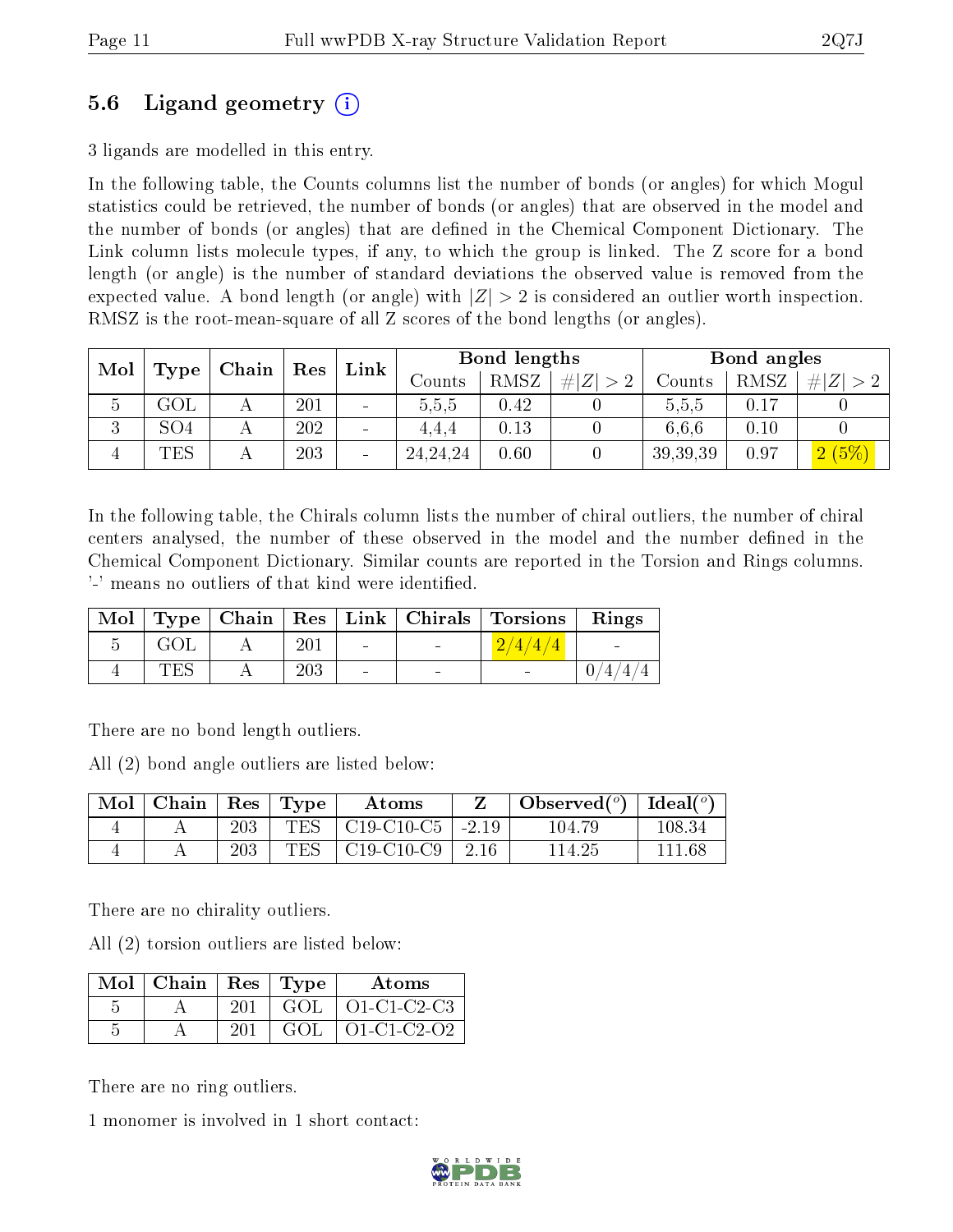|  |                 | $\mid$ Mol $\mid$ Chain $\mid$ Res $\mid$ Type $\mid$ Clashes $\mid$ Symm-Clashes $\mid$ |
|--|-----------------|------------------------------------------------------------------------------------------|
|  | $201 \perp$ GOL |                                                                                          |

The following is a two-dimensional graphical depiction of Mogul quality analysis of bond lengths, bond angles, torsion angles, and ring geometry for all instances of the Ligand of Interest. In addition, ligands with molecular weight > 250 and outliers as shown on the validation Tables will also be included. For torsion angles, if less then 5% of the Mogul distribution of torsion angles is within 10 degrees of the torsion angle in question, then that torsion angle is considered an outlier. Any bond that is central to one or more torsion angles identified as an outlier by Mogul will be highlighted in the graph. For rings, the root-mean-square deviation (RMSD) between the ring in question and similar rings identified by Mogul is calculated over all ring torsion angles. If the average RMSD is greater than 60 degrees and the minimal RMSD between the ring in question and any Mogul-identified rings is also greater than 60 degrees, then that ring is considered an outlier. The outliers are highlighted in purple. The color gray indicates Mogul did not find sufficient equivalents in the CSD to analyse the geometry.



#### 5.7 [O](https://www.wwpdb.org/validation/2017/XrayValidationReportHelp#nonstandard_residues_and_ligands)ther polymers  $(i)$

There are no such residues in this entry.

### 5.8 Polymer linkage issues  $(i)$

There are no chain breaks in this entry.

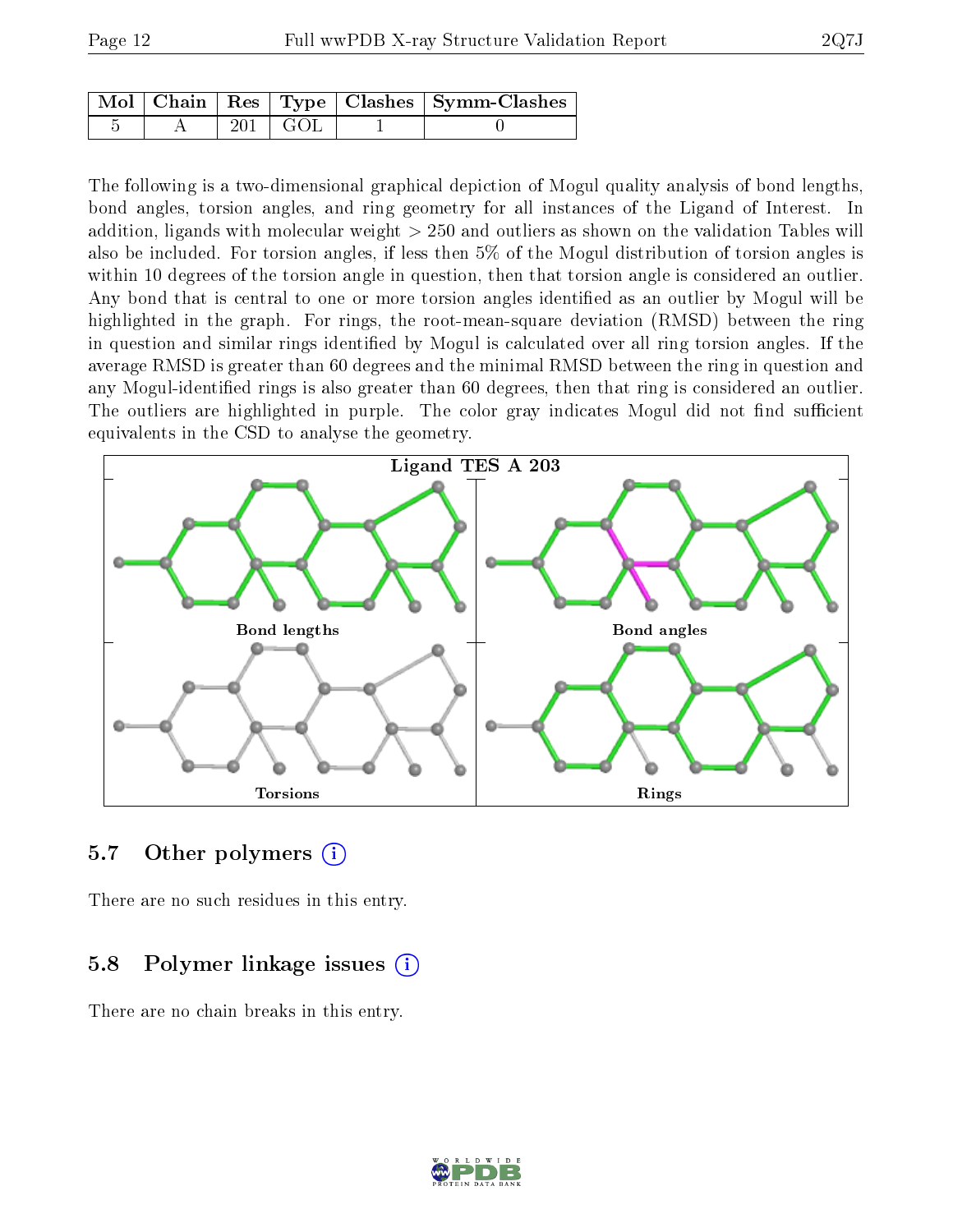## 6 Fit of model and data  $(i)$

## 6.1 Protein, DNA and RNA chains  $(i)$

In the following table, the column labelled  $#RSRZ> 2'$  contains the number (and percentage) of RSRZ outliers, followed by percent RSRZ outliers for the chain as percentile scores relative to all X-ray entries and entries of similar resolution. The OWAB column contains the minimum, median,  $95<sup>th</sup>$  percentile and maximum values of the occupancy-weighted average B-factor per residue. The column labelled ' $Q< 0.9$ ' lists the number of (and percentage) of residues with an average occupancy less than 0.9.

| Mol | Chain | Analysed        | ${ <\hspace{-1.5pt}{\mathrm{RSRZ}} \hspace{-1.5pt}>}$ | # $RSRZ>2$                         | $OWAB(A^2)$    | Q <sub>0.9</sub> |
|-----|-------|-----------------|-------------------------------------------------------|------------------------------------|----------------|------------------|
|     |       | $247/257(96\%)$ | 0.28                                                  | $17(6\%)$ 16 19                    | 19, 29, 46, 66 |                  |
|     | Β     | $13/14$ (92\%)  | 1.05                                                  | $2(15\%)$ 2 2                      | 39, 43, 54, 55 |                  |
| All | All   | 260/271(95%)    | 0.32                                                  | 19(7%)<br>$\blacksquare$ 16<br> 15 | 19, 30, 49, 66 |                  |

All (19) RSRZ outliers are listed below:

| Mol            | Chain<br>Res            |        | Type                           | RSRZ             |  |
|----------------|-------------------------|--------|--------------------------------|------------------|--|
| $\mathbf{1}$   | A                       | 847    | <b>LYS</b>                     | 6.2              |  |
| $\mathbf{1}$   | $\overline{\rm A}$      | 849    | PRO                            | 5.2              |  |
| $\mathbf{1}$   | $\overline{A}$          | 842    | ILE                            | 4.8              |  |
| $\mathbf{1}$   | $\overline{\rm A}$      | 886    | MET                            | 4.5              |  |
| $\overline{2}$ | $\overline{\mathrm{B}}$ | 753    | $\overline{\text{A}}\text{SP}$ | $\overline{4}.1$ |  |
| $\overline{1}$ | $\overline{\rm A}$      | 885    | <b>HIS</b>                     | 3.6              |  |
| $\mathbf{1}$   | $\overline{\rm A}$      | 843    | <b>ALA</b>                     | 3.3              |  |
| $\mathbf{1}$   | $\overline{A}$          | 848    | <b>ASN</b>                     | 3.2              |  |
| $\mathbf{1}$   | $\overline{\rm A}$      | 919    | <b>GLN</b>                     | 3.1              |  |
| $\overline{1}$ | $\overline{\rm A}$      | 851    | SER                            | 3.1              |  |
| $\mathbf{1}$   | $\boldsymbol{A}$        | 826    | PHE                            | 2.9              |  |
| $\mathbf{1}$   | $\overline{\rm A}$      | 692    | ASN                            | 2.9              |  |
| $\mathbf{1}$   | $\overline{\rm A}$      | 918    | $\rm THR$                      | 2.8              |  |
| $\mathbf{1}$   | $\overline{\rm A}$      | 850    | <b>THR</b>                     | 2.3              |  |
| $\mathbf{1}$   | $\overline{A}$          | 694    | PRO                            | 2.3              |  |
| $\mathbf{1}$   | $\overline{\rm A}$      | 671    | PRO                            | 2.2              |  |
| $\mathbf{1}$   | $\overline{\rm A}$      | 846    | $\rm{ARG}$                     | 2.2              |  |
| $\mathbf{1}$   | A                       | 841[A] | ILE                            | 2.1              |  |
| $\overline{2}$ | B                       | 747    | TYR                            | 2.1              |  |

## 6.2 Non-standard residues in protein, DNA, RNA chains  $(i)$

There are no non-standard protein/DNA/RNA residues in this entry.

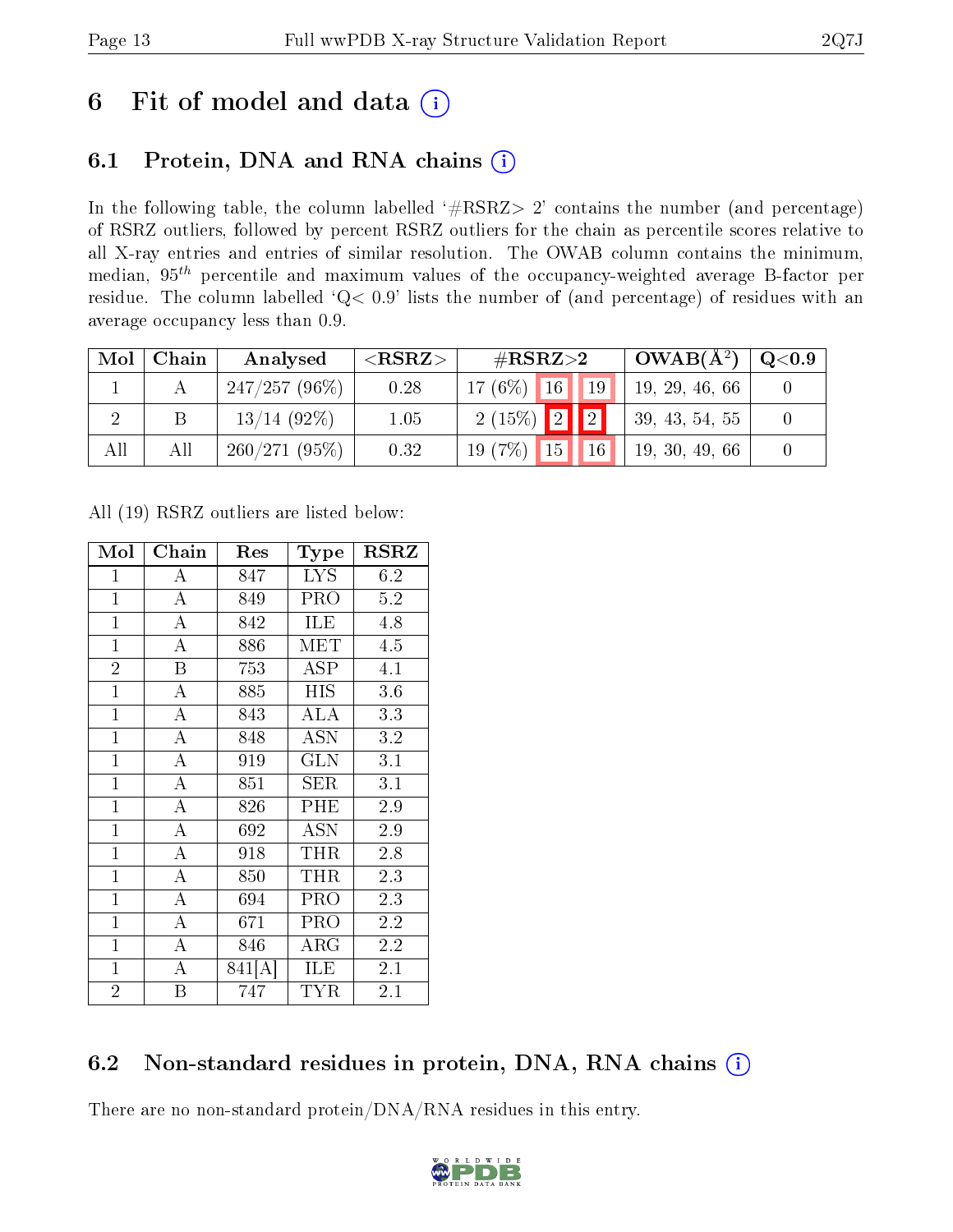### 6.3 Carbohydrates (i)

There are no carbohydrates in this entry.

### 6.4 Ligands  $(i)$

In the following table, the Atoms column lists the number of modelled atoms in the group and the number defined in the chemical component dictionary. The B-factors column lists the minimum, median,  $95<sup>th</sup>$  percentile and maximum values of B factors of atoms in the group. The column labelled  $Q < 0.9$ ' lists the number of atoms with occupancy less than 0.9.

| Mol | Type | Chain | Res | Atoms | ${\bf RSCC}$ | $_{\rm RSR}$ | B-factors $(A^2)$ | $\mathrm{O}{<}0.9$ |
|-----|------|-------|-----|-------|--------------|--------------|-------------------|--------------------|
|     | SO4  |       | 202 | 5/5   | $0.83\,$     | 0.28         | 66,67,67,67       |                    |
|     |      |       | 201 | /6    | $\rm 0.85$   | 0.17         | 51, 53, 53, 53    |                    |
|     | TES  |       | 203 | ിറ*   | ).96         | 0.18         | 19, 20, 21, 22    |                    |

The following is a graphical depiction of the model fit to experimental electron density of all instances of the Ligand of Interest. In addition, ligands with molecular weight  $> 250$  and outliers as shown on the geometry validation Tables will also be included. Each fit is shown from different orientation to approximate a three-dimensional view.